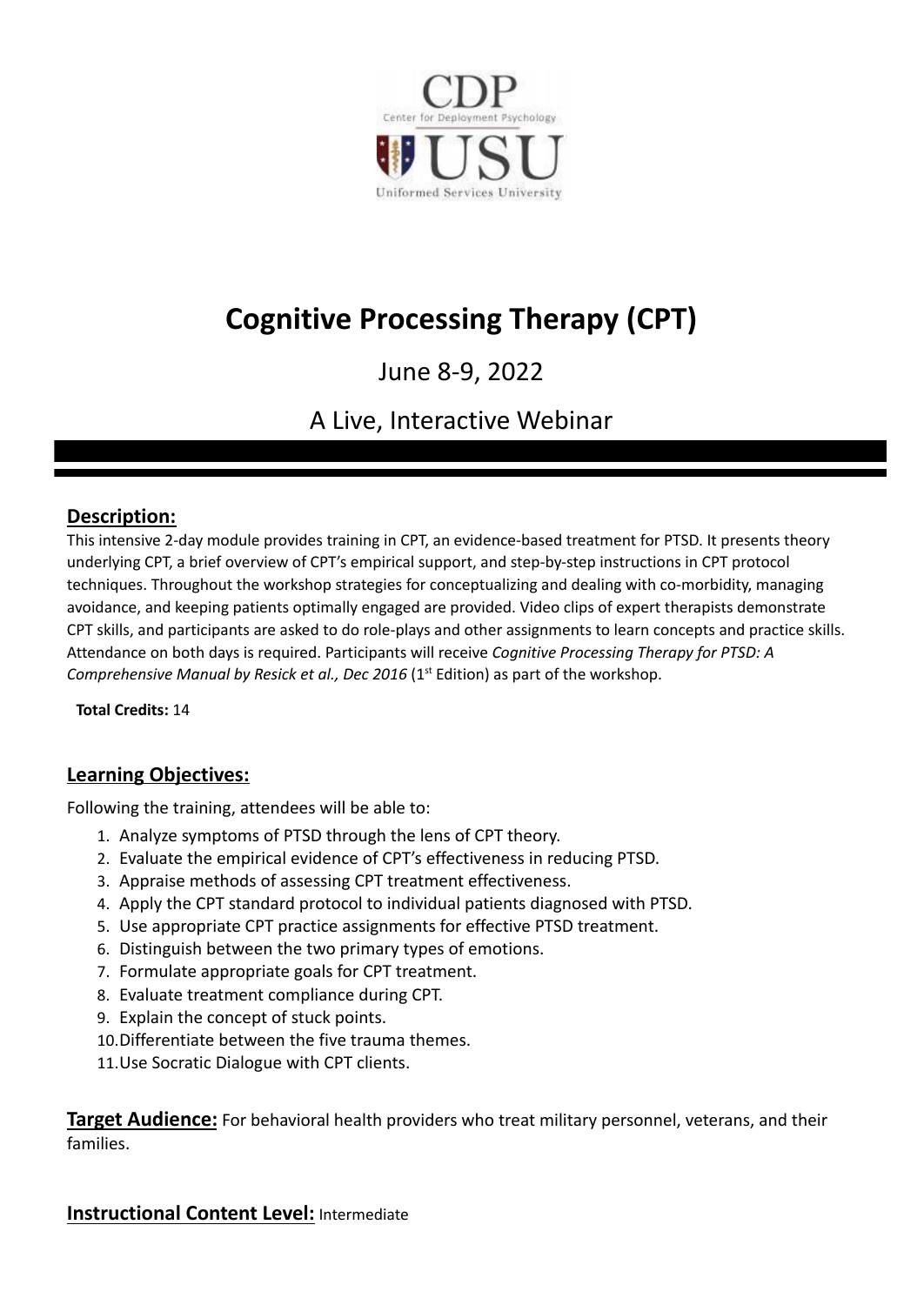

## **Agenda:**

#### **Day One**

#### 0900 – 0915 **Welcome and Introductions**

#### 0915 – 1030 **Introduction to CPT**

Implementation

Therapy outcome research on CPT

#### 1030 – 1045 **Break**

#### 1045 – 1200 **Functional Model of PTSD & Theoretical Underpinnings**

Symptoms of PTSD and theory underlying CPT

How CPT works

Brief overview of CPT manual

#### 1200– 1300 **PHASE I CPT: Pre-treatment**

Pre-treatment issues

Recommended assessment measures

Structuring sessions

#### 1300 - 1400 **Lunch (on your own)**

#### 1400 – 1515 **PHASE II CPT: Education: PTSD, thoughts & emotions**

Session 1 Explaining PTSD & Cognitive Model to patients

Practice Exercise

Selecting Worst Trauma

Assigning the impact statement

#### 1515 – 1530 **Break**

1530 – 1630 **Session 2**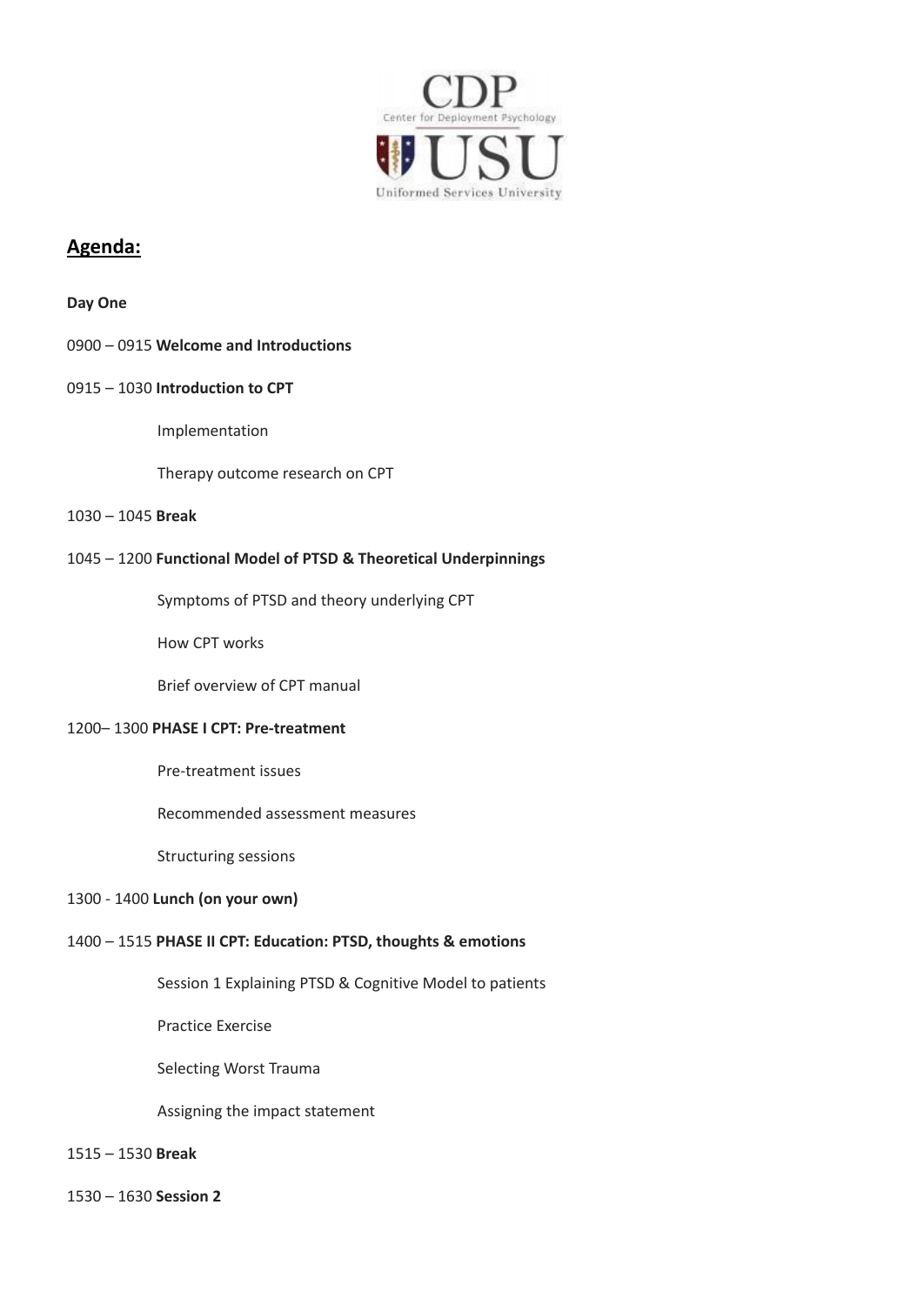

Reading and processing the Impact Statement

Introducing & assigning ABC sheets

#### 1630 – 1730 **Session 3**

Reviewing ABC Worksheets

Introduction to Socratic Dialogue

Out-of-Training Practice for Day Two:

Read: Chap. 4 Preparing to Deliver CPT (pgs.62-78)

Do: "CPT Training Practice Assignment" handout on stuck points

#### 1730 **Adjourn for the day**

#### **Day Two**

#### 0900 – 0915 **Welcome back: Homework review and questions**

#### 0915 – 1045 **PHASE III CPT: Processing the trauma**

Session 4 Socratic Dialogue

Working with Assimilation

Introducing and assigning Challenging Questions Worksheet

#### 1045 – 1100 **Break**

#### 1100 – 1200 **Session 5**

Role play on Challenging Questions Worksheet

Introducing and assigning Patterns of Problematic Thinking worksheet

#### 1200 – 1300 **PHASE IV CPT: Learning to challenge**

Sessions 6 and 7

Reviewing Patterns of Problematic Thinking Worksheet

Introducing & working with the Challenging Beliefs Worksheets (CBW)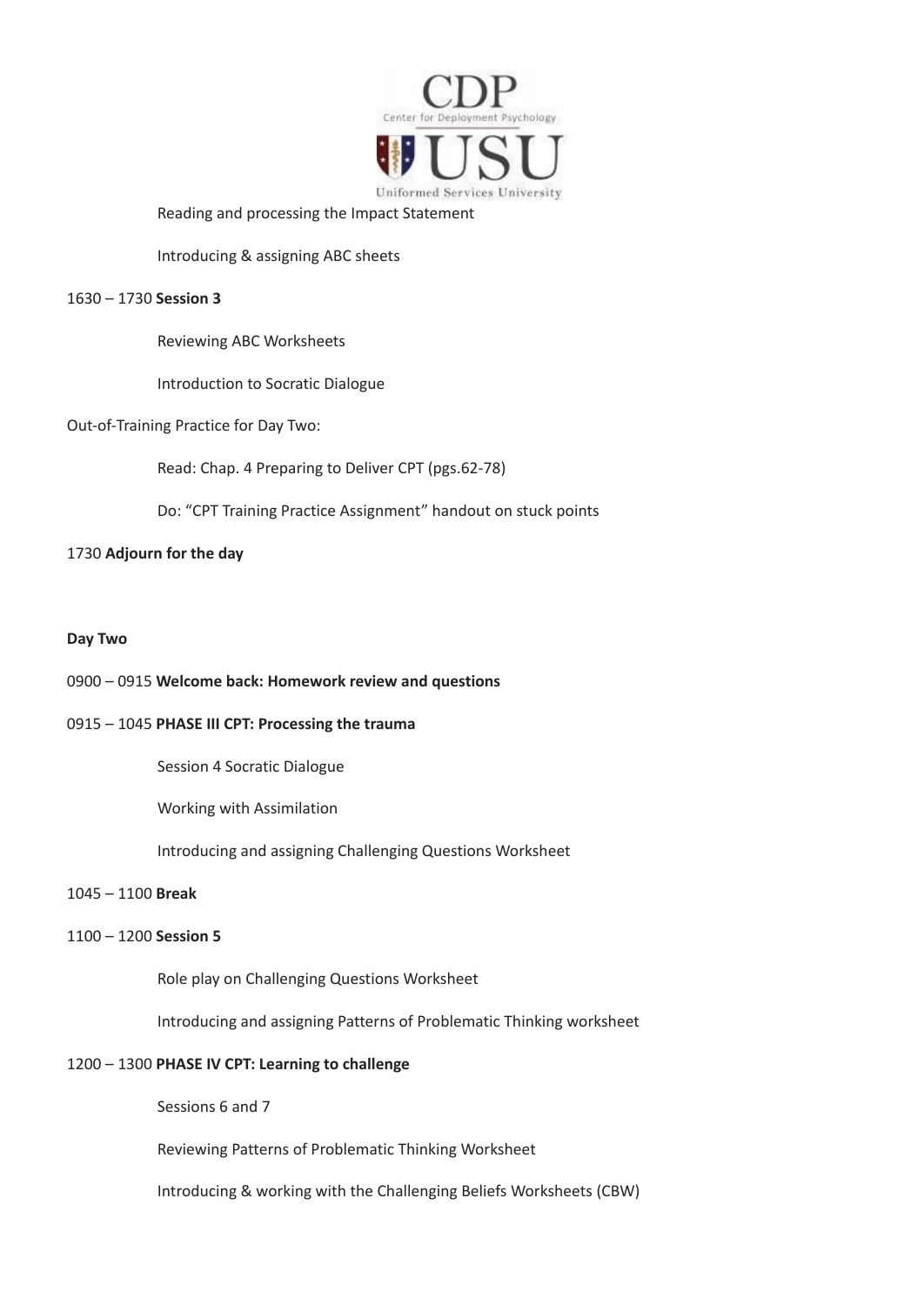

Introducing trauma theme #1: Safety

#### 1300 – 1400 **Lunch (on your own)**

#### 1400 – 1515 **PHASE V CPT: Trauma themes**

Sessions 8 and 9

Reviewing Safety module

Role play on CBW/Safety

Introduce and review Trust module

Introduce Power/Control module

#### 1515 – 1530 **Break**

#### 1530 – 1730 **Session 10**

Review Power/Control module

Introduce Esteem module and behavioural assignments

Session 11 Review Esteem module

Introduce Intimacy module

Assign final Impact Statement

#### **PHASE VI CPT:**

Facing the future Session 12

Review Intimacy module

Final Impact Statement

Review and goals

Variation of CPT: CPT with Written Accounts

CPT Consultation

CDP Resources

1730 **Adjourn**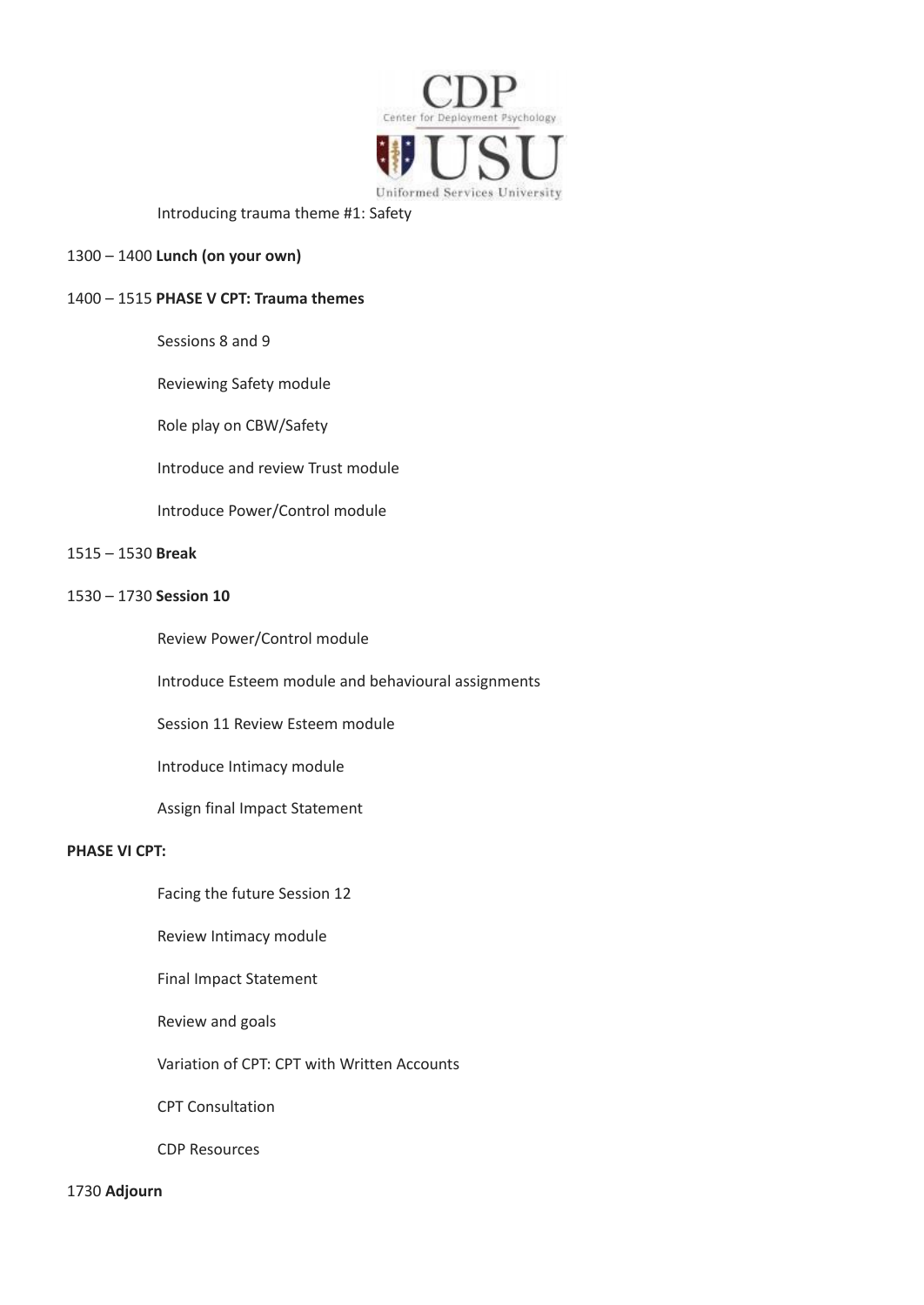

**OUT-OF-TRAINING PRACTICE:** Visit "The PTSD Experience" in Second Life, hosted by Center for Deployment Psychology

\*Please note that agenda times are approximate and subject to change, depending on the needs of the workshop.

## **Continuing Education:**

**Course Completion Requirements:** Participants are required to attend the entire training. Partial credits cannot be issued. Attendance is taken through the use of electronic logs, and a post-training evaluation form must be completed in order to receive social work CE credits. For psychology CE credits, completion of the evaluation is strongly encouraged. If you do not wish to complete the evaluation but desire to receive psychology CEs please contact the POC after the training event.

There is a 30-day time limit post-training to complete all CE requirements. CE Credit Certificates will be available for download from CE21 within 30 days after all course requirements have been completed.

#### **American Psychological Association Sponsor Approval:**

The Center for Deployment Psychology is approved by the American Psychological Association to sponsor continuing education for psychologists. The Center for Deployment Psychology maintains responsibility for this program and its content.

**Association of Social Work Boards Approved Continuing Education Provider Approval:** The Center for Deployment Psychology, #1761, is approved to offer social work continuing education by the Association of Social Work Boards (ASWB) Approved Continuing Education (ACE) program. Organizations, not individual courses, are approved as ACE providers. State and provincial regulatory boards have the final authority to determine whether an individual course may be accepted for continuing education credit. The Center for Deployment Psychology maintains responsibility for this course. ACE provider approval period: 5/19/2022 - 5/19/2025. Social workers completing this course receive 14 Live, Interactive Webinar continuing education credits.

Inquiries regarding CE credits may be directed via email to Aric Bowie at [aric.bowie.ctr@usuhs.edu.](mailto:aric.bowie.ctr@usuhs.edu)

## **Participate:**

**Online Platform:** Zoom

**Date:** June 8-9, 2022

**Time:** 9:00am – 5:30 pm Eastern

**Registration Information:** Registration is done through event management system CE21, and the link will be provided to prospective attendees via the CDP website [\(https://deploymentpsych.ce21.com/item/cognitive-processing-therapy-cpt-98230\)](https://deploymentpsych.ce21.com/item/cognitive-processing-therapy-cpt-98230).

**Registration Deadline:** Registration for this training closes one week prior to the training date.

**Cancellations/Questions:** Please contact [aric.bowie.ctr@usuhs.edu](mailto:aric.bowie.ctr@usuhs.edu) if you have any questions or need to cancel your registration.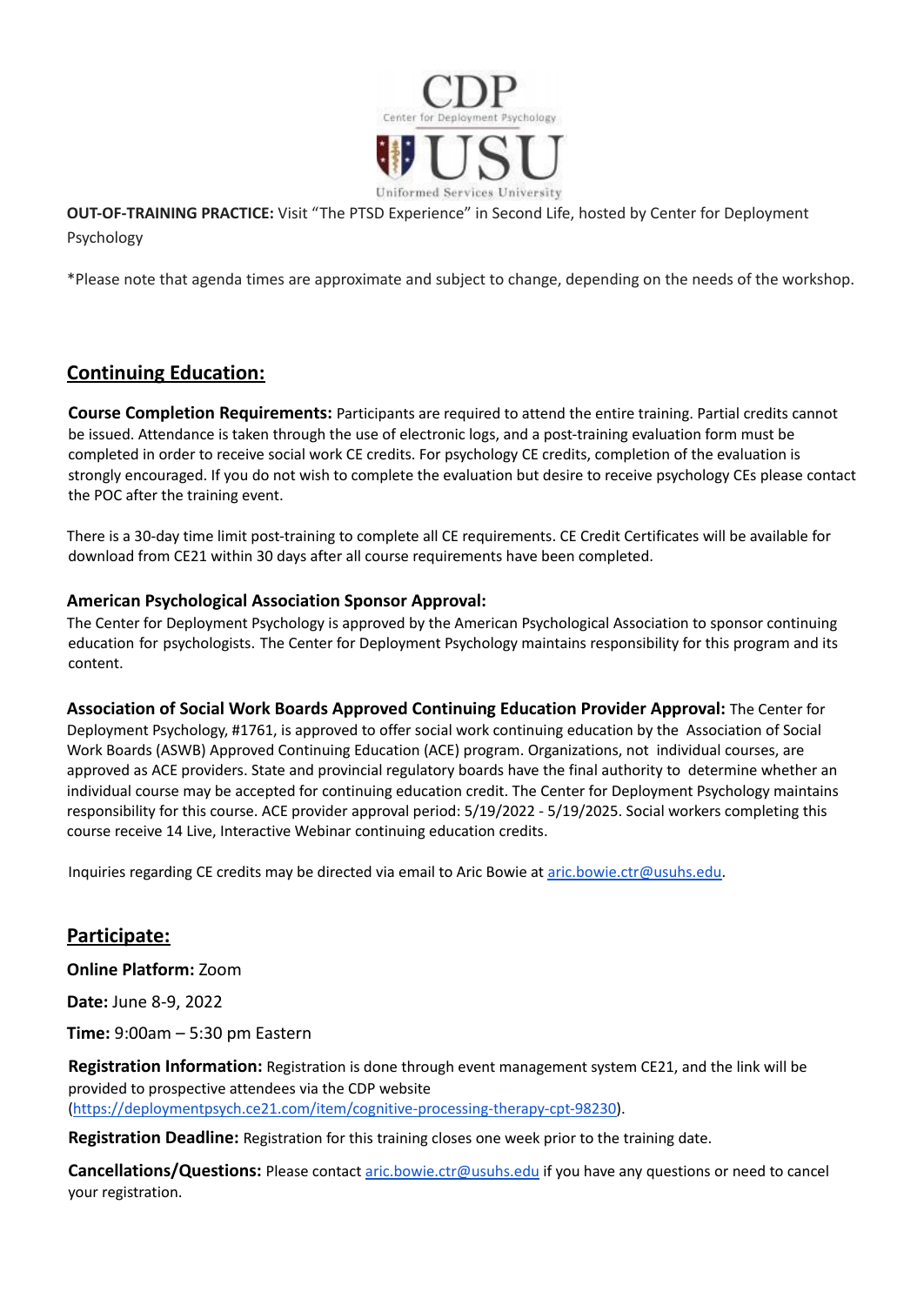

#### **Registration Cost/Refunds**: \$45

**Location Information:** Training will be held via Zoom.

Please arrive within 30 minutes prior to the beginning of the training to complete all registration forms and sign-in documents.

**Instructional Format:** This live webinar is fully interactive. Attendees may ask and answer questions throughout the presentation and participate in instructor-led discussions.

### **Required Materials:**

Attendees are also responsible for acquiring a copy of the required text for this workshop **Cognitive Processing Therapy for PTSD: A Comprehensive Manual by Resick et al., Dec 2016 (1st Edition) [ISBN: 978-1462528646]** as part of the workshop. Attendees are responsible to acquire a copy of the text prior to the workshop. It is available in print and electronic versions, and may be purchased from a number of vendors. The following links are provided for convenience only, and CDP does not endorse any specific vendor.

Please note: Due to shipping constraints, we recommend purchasing the e-book version of the manual to have immediate access for the workshop.

- [https://www.amazon.com/Cognitive-Processing-Therapy-PTSD-Comprehensive-ebook-dp-B01NC](https://www.amazon.com/Cognitive-Processing-Therapy-PTSD-Comprehensive-ebook-dp-B01NCJ7LV1/dp/B01NCJ7LV1/ref=mt_kindle?_encoding=UTF8&me=&qid=) J7LV1/dp/B01NCJ7LV1/ref=mt\_kindle? encoding=UTF8&me=&qid=
- [https://www.guilford.com/books/Cognitive-Processing-Therapy-for-PTSD/Resick-Monson-Chard/](https://www.guilford.com/books/Cognitive-Processing-Therapy-for-PTSD/Resick-Monson-Chard/9781462528646/authors) [9781462528646/authors](https://www.guilford.com/books/Cognitive-Processing-Therapy-for-PTSD/Resick-Monson-Chard/9781462528646/authors)
- https://books.google.com/books/about/Cognitive Processing Therapy for PTSD.html?id=8Z5jD [AAAQBAJ](https://books.google.com/books/about/Cognitive_Processing_Therapy_for_PTSD.html?id=8Z5jDAAAQBAJ)

#### **System Requirements:**

**Zoom:**

- Internet connection
- Operating System: Windows 7 or higher, Mac OS X with MacOS 10.9 or higher
- Web Browser: Internet Explorer 11+, Edge 12+, Firefox 27+, Chrome 30+, Safari 7+
- Hardware: 1Ghz processor or higher

**Special Accommodations**: If you require special accommodations due to a disability, please contact Aric Bowie at [aric.bowie.ctr@usuhs.edu](mailto:aric.bowie.ctr@usuhs.edu) 4 weeks prior to the training so that we may provide you with appropriate service.

**Grievances:** For any grievances or concerns with this training including those related to course content, non-receipt of certificate or other occurrences, participants may contact CDP's Continuing Education Director, Ms. Amanda Milochik, via email at [Amanda.milochik.ctr@usuhs.edu](mailto:Amanda.milochik.ctr@usuhs.edu).